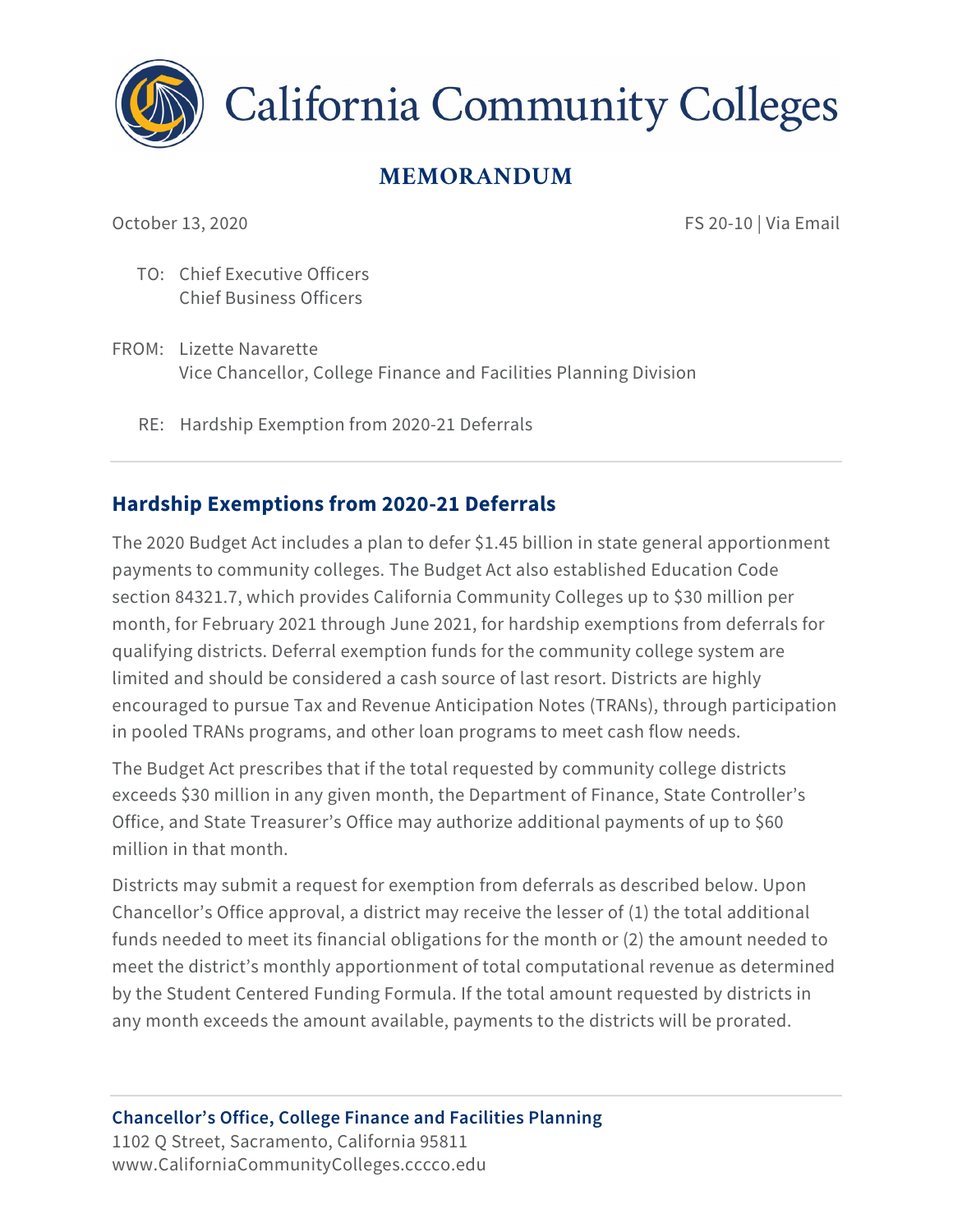## **Request for Hardship Exemption from 2020-21 Deferrals**

To request an exemption, a district must submit a certification that the district cannot meet its financial obligations and a cash flow projection summary to the Chancellor's Office on the attached *Request for Hardship Exemption from 2020-21 Deferrals Form*. The cash flow projection summary must demonstrate that, for the month of the exemption request, the district's cash inflow, including Tax and Revenue Anticipation Notes and other loans, is insufficient to meet cash outflow needs.

The analysis should include consideration of available sources of cash and cash outflow from all district funds, including restricted and unrestricted general funds as well as special revenue funds, capital projects funds, fiduciary funds, and component unit funds of auxiliary organizations/foundations.

Districts are highly discouraged from making long-term or permanent transfers from Other Post Employment Benefit (OPEB) funds to the general fund. Short-term internal borrowing or temporary fund transfers should include repayment plans.

The *Request for Hardship Exemption from 2020-21 Deferrals Form* is an excel workbook that includes an application form for each month on a separate tab. A separate application form for each month an exemption is requested must be submitted by the due dates shown in the table below. If the request is approved by the Chancellor's Office, districts will be notified in writing according to the below schedule.

| <b>Deferral Hardship Exemption</b><br><b>Request Month</b> | Due Date                | <b>District</b><br><b>Notification Date</b> |
|------------------------------------------------------------|-------------------------|---------------------------------------------|
| February 2021                                              | December 1, 2020        | December 8, 2020                            |
| <b>March 2021</b>                                          | <b>January 1, 2021</b>  | <b>January 8, 2021</b>                      |
| April 2021                                                 | <b>February 1, 2021</b> | February 8, 2021                            |
| May 2021                                                   | March 1, 2021           | March 8, 2021                               |
| <b>June 2021</b>                                           | April 1, 2021           | April 8, 2021                               |